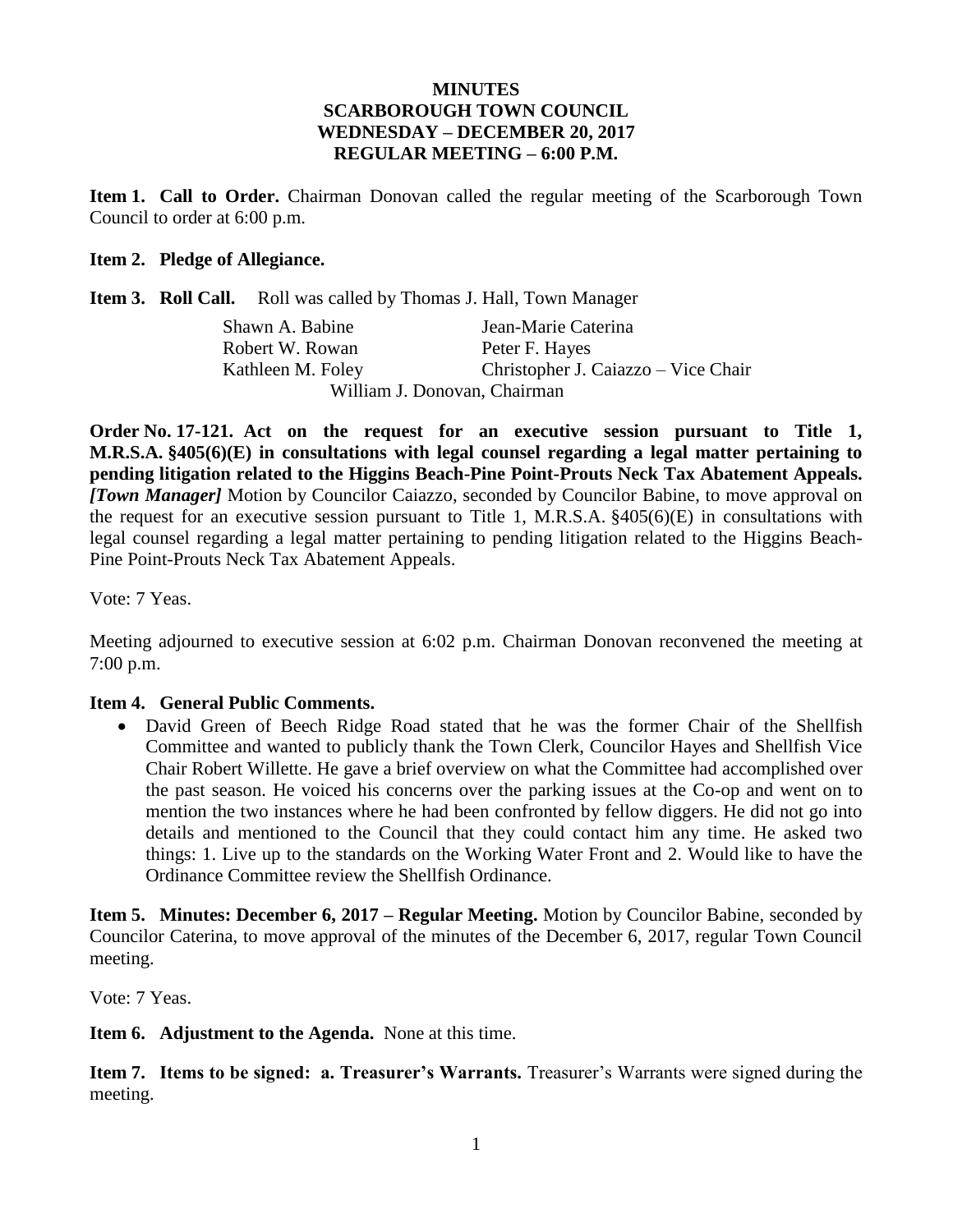**Order No. 17-122, 7:00 p.m. Public hearing and action on the following applicants who have applied for renewal of their Manufactured Housing Communities License:** *[Town Clerk]*

| <b>Name</b>                                       | <b>Address</b>       |
|---------------------------------------------------|----------------------|
| 1. Crystal Springs Manufactured Housing Community | <b>U.S. Route 22</b> |
| <b>Donna Alexander</b>                            |                      |
| 2. Pinecrest Manufactured Housing Community       | 126 U.S. Route One   |
| <b>Theresa Desfosses</b>                          |                      |
| 3. Hillcrest Manufactured Housing                 | 126 U.S. Route One   |

Chairman Donovan opened the public hearing. As there were no comments either for or against, the hearing was closed at 7:07 p.m.

Motion by Councilor Babine, seconded by Councilor Rowan, to move approval of Order No. 17-122, as noted above.

Vote: 7 Yeas.

# **OLD BUSINESS:**

**Order No. 17-111. Second reading on the proposed amendments to Chapter 311- the Town of Scarborough Schedule of Fees.** *[Ordinance Committee]* Chairman Donovan gave a brief overview on this Order.

Motion by Councilor Caterina, seconded by Councilor Babine, to move approval of the second reading on the proposed amendments to Chapter 311- the Town of Scarborough Schedule of Fees.

Motion by Chairman Donovan, seconded by Councilor Babine, to move approval to amend the main motion to change the large vehicle fee from \$35.00 to \$45.00.

Vote on amendment: 6 Yeas. 1 Nay. [Councilor Hayes]

Motion by Chairman Donovan, seconded by Councilor Babine, to move approval to amend the main motion as amended to change the end of day parking time from 3:00 p.m.-5:00 p.m. to 3:00 p.m. to 6:00 p.m.

Vote on amendment: 5 Yeas. 2 Nays. [Councilors Foley and Hayes]

Motion by Councilor Hayes, seconded by Councilor Foley to move approval to table this item until the budget debates.

Vote to Table: 2 Yeas.

5 Nays. [Chairman Donovan, Councilors Babine, Caiazzo, Caterina and Rowan]

Motion by Councilor Hayes, seconded by Councilor Babine, to amend the main motion as amended to suspend the morning fee of \$5.00.

Vote on amendment: 2 Yeas. 5 Nays. [Chairman Donovan, Councilors Babine, Caiazzo, Caterina and Rowan]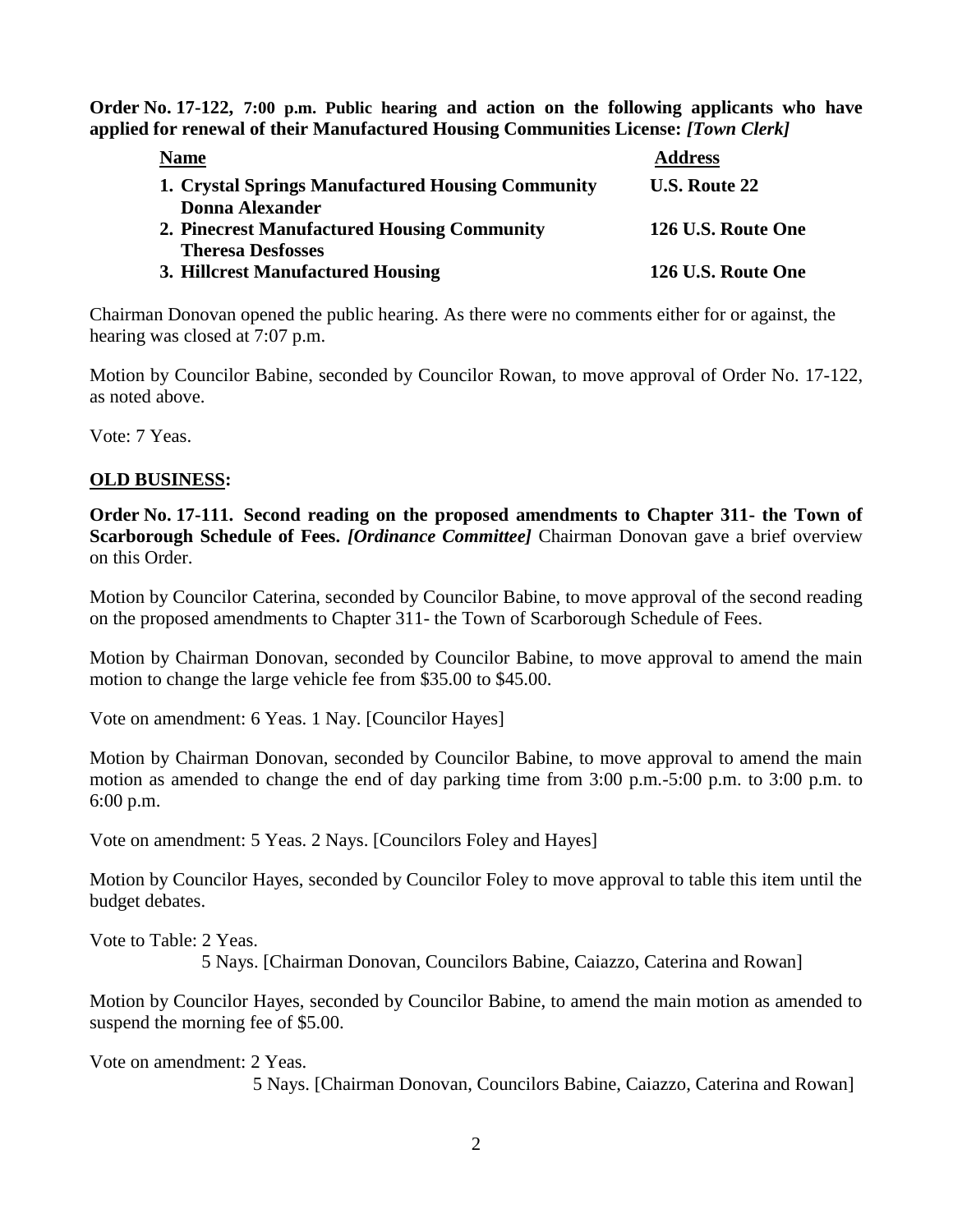Main Motion as amended:

# **CHAPTER 311 TOWN OF SCARBOROUGH SCHEDULE OF LICENSE, PERMIT AND APPLICATION FEES**

BE IT HEREBY ORDAINED, by the Town Council of the Town of Scarborough, Maine, in Town Council assembled, that Chapter 311, Schedule of License, Permit and Application Fees of the Town of Scarborough, Maine is amended by adding the underlined text and strikethrough, as shown below:

| <b>Chapter 1006 - Ferry Beach/Hurd Park Fees Season Passes</b>                 | Fee           |
|--------------------------------------------------------------------------------|---------------|
| Resident And/Or Taxpayer Season Pass - (includes Ferry Beach, Higgins          |               |
| Beach and Hurd Park) (amended 05/05/04; 05/18/11)(amended 05/02/2012) (amended |               |
| 05/07/2014)                                                                    | \$40.00       |
| Resident - Additional Vehicle Registered to the Same Address                   | \$5.00        |
| Non-Resident Season Beach Pass - (includes Ferry Beach Higgins Beach and       |               |
| Hurd Park) (amended 05/05/04) (amended 05/02/2012) (amended 05/07/2014)        | \$150.00      |
| Higgins Beach - Metered parking spaces on Bayview Avenue Fee                   |               |
| [adopted 05/17/17]                                                             | \$1.00 Hourly |
| Pass Card for Meters                                                           | \$1.00        |
| Resident Commercial Fisherman Season Beach Pass - (Ferry Beach only,           |               |
| must show State Commercial Fisherman License)                                  | <b>FREE</b>   |
| Resident Senior Citizen Season Pass - (includes both Ferry Beach, Higgins      |               |
| Beach and Hurd Park)                                                           | <b>FREE</b>   |
| Resident Veteran Lifetime Season Pass - Applications must be filed and         |               |
| applicant must meet the following criteria: must be a resident of the Town of  |               |
| Scarborough and must have received an honorable discharge or general           |               |
| discharge under honorable conditions [copy of DD214 must accompany             |               |
| application]. This pass will not expire and is valid for the lifetime of the   |               |
| holder. (Please note that any Scarborough Veteran age 60 years or older will   |               |
| not be issued a Resident Veteran Season Pass as they are automatically         |               |
| entitled to a free Resident Senior Citizen Season Pass.)                       |               |
| (Adopted 05/19/2010)                                                           | <b>FREE</b>   |
| <b>DAILY PARKING RATES (WITHOUT PASS)</b>                                      |               |
| Daily Parking: Ferry Beach, Higgins Beach And Hurd Park (amended 05/05/04)     | \$15.00       |
| [amended 05/02/2012]                                                           |               |
| Morning Parking Fee (e.g. Passenger Vehicles, Motor Bikes) - 5:30 AM to        |               |
| 9:00 AM                                                                        | \$5.00        |
| End of Day Parking Fee (e.g. Passenger Vehicles, Motor Bikes) $-3$ PM to       |               |
| 6 PM (amended 05/03/05)(amended 12/20/17)                                      | \$5.00        |
| Larger Vehicle Daily Parking Fee - (R.V.'s, Campers and Buses) (amended        |               |
| 05/05/04)(12/20/17)                                                            | \$45.00       |
| <b>BOAT LAUNCHING FEE</b>                                                      |               |
| Launching from any town facility, includes Ferry Beach Boat Launch and         |               |
| Co-op Boat Launch (Note – Ferry Beach – parking is not included)               |               |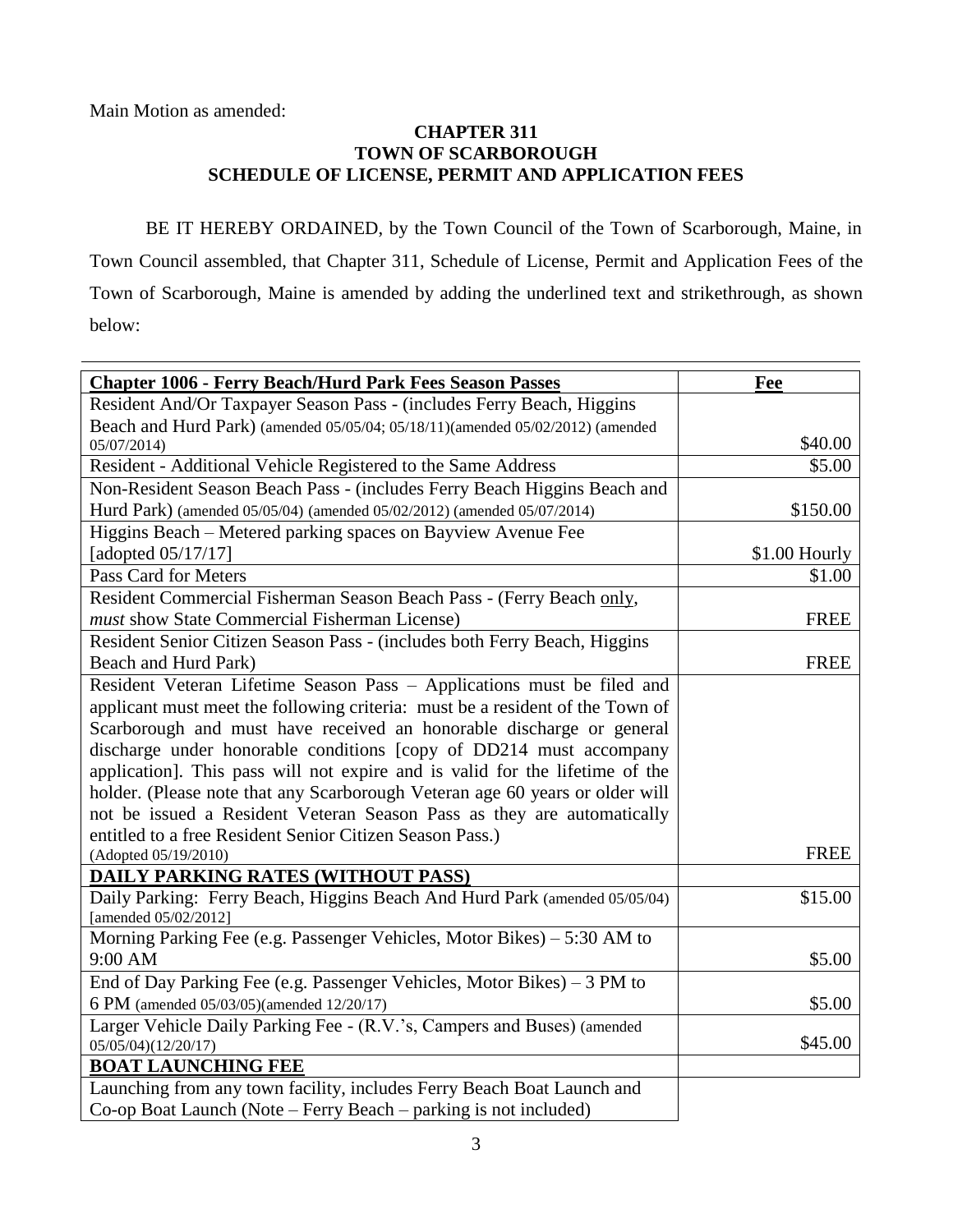| Resident – Daily Boat Launching Fee (amended 05/05/04)                  | \$10.00 |
|-------------------------------------------------------------------------|---------|
| Resident – Seasonal Boat Launching Fee                                  | \$25.00 |
| Resident – Additional Boat Launching Fee Registered to the Same Address | \$5.00  |
| [Amended $05/18/16$ ]                                                   |         |
| <b>Resident Commercial Fisherman Seasonal Boat Launch Pass</b>          | Free    |
| Non-Resident – Daily Boat Launching Fee (amended 05/05/04)              | \$20.00 |
| Non-Resident – Seasonal Boat Launching Fee                              | \$75.00 |

| Chapter 1401 – Coastal Water and Harbor Fees [amended 02-20-13]     | Fee      |
|---------------------------------------------------------------------|----------|
| <b>Annual Mooring &amp; Pier Use Fee</b>                            |          |
| Recreational Pier Use - Resident and/Or Taxpayer (amended 05/05/04) | \$50.00  |
| Recreational Pier Use - Non-Resident (amended 05/05/04)             | \$150.00 |
| Commercial Pier Use - Resident and/or Taxpayer                      | \$100.00 |
| Commercial Pier Use - Non Resident                                  | \$300.00 |
| Recreational Mooring & Pier Use Fee - Resident and/or Taxpayer      | \$100.00 |
| Recreational Mooring & Pier Use Fee – Non Resident                  | \$250.00 |
| Commercial Mooring & Pier Use Fee $-$ Resident and/or Taxpayer      | \$150.00 |
| Commercial Mooring & Pier Use Fee - Non Resident                    | \$400.00 |

Vote: 5 Yeas. 2 Nays. [Councilors Foley and Hayes]

**Order No. 17-112. Second reading on the proposed amendments to Chapter 601- the Town of Scarborough Traffic Ordinance, Section 25.A.Parking Restrictions.** *[Ordinance Committee]* Chairman Donovan gave a brief overview on this Order.

Motion by Councilor Babine, seconded by Councilor Caiazzo, to move approval on the second reading on the proposed amendments to Chapter 601- the Town of Scarborough Traffic Ordinance, Section 25.A.Parking Restrictions.

Motion by Councilor Caterina, seconded by Councilor Rowan, to move approval to amend the main motion to include the following are number 209 *and on the south side of Gorham Road from the westerly end of the stockade fence fronting on 200 Gorham Road, easterly for a distance of 100 yards.*

After a brief discussion Councilor Caterina and Councilor Rowan withdrew the above motion and presented the following motion:

Motion by Councilor Caterina, seconded by Councilor Rowan, to move approval to amend the main motion to include the following are number 209 *and on the south side of Gorham Road from the westerly end of the stockade fence fronting on 200 Gorham Road, easterly for a distance of 50 yards.*

Vote on amendment: 5 Yeas. 2 Nays. [Councilors Babine and Hayes]

Motion by Councilor Rowan, seconded by Councilor Caiazzo, to move approval to amend the main motion as amended to strike *temporary restriction – expires April 1, 2018.*

Vote on amendment: 5 Yeas. 2 Nays. [Councilors Babine and Hayes]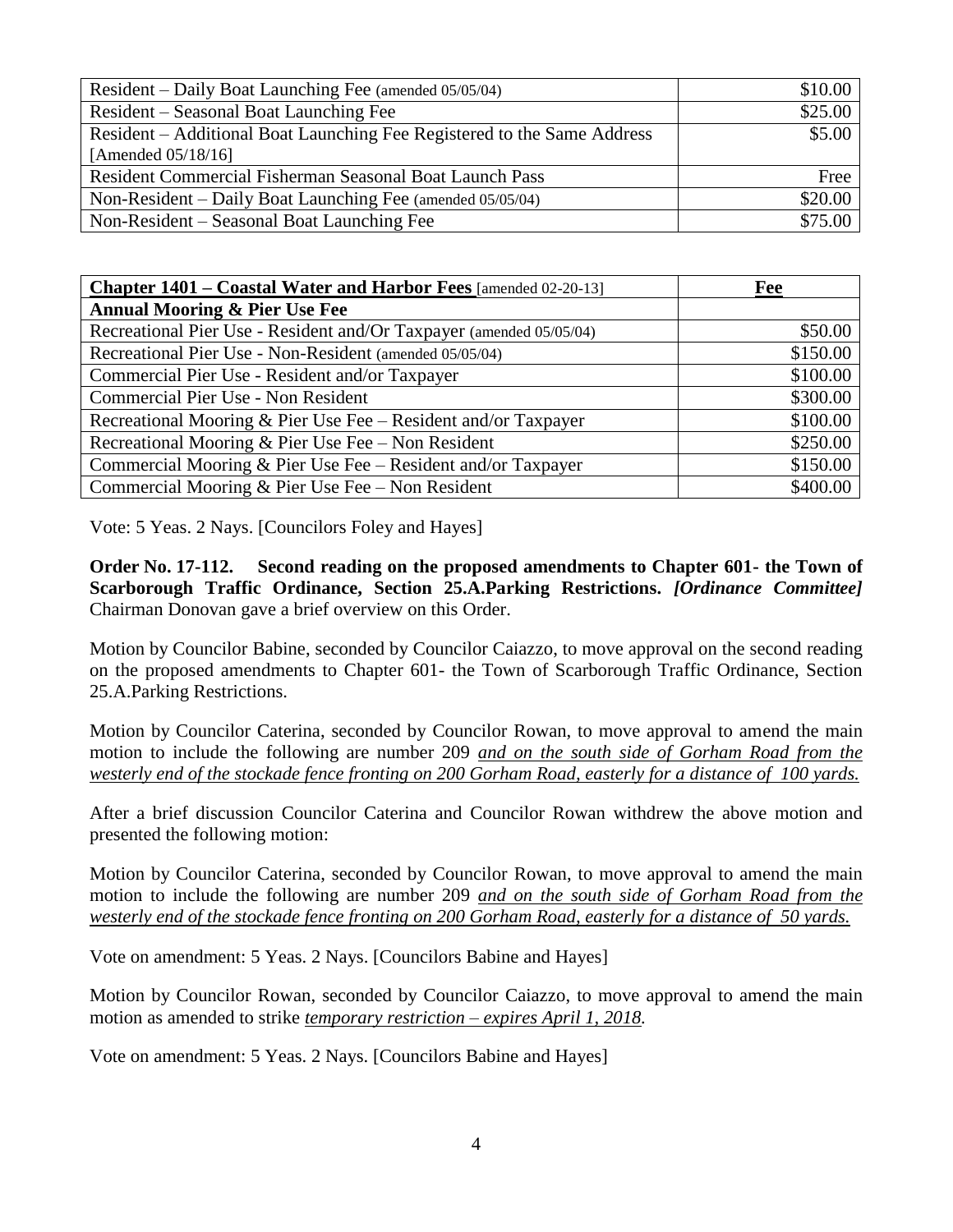Main motion as amended: **CHAPTER 601**

# **TOWN OF SCARBOROUGH TRAFFIC ORDINANCE**

BE IT HEREBY ORDAINED, by the town Council of the Town of Scarborough, Maine, in Town Council assembled, that Chapter 601, the Traffic Ordinance of the Town of Scarborough is amended by adding the underlined text (18), as shown below:

# **Section 25. Parking Restrictions.**

# **A. PARKING RESTRICTIONS**

# I. NO PARKING AT ANY TIME.

No person shall park a vehicle in any of the following places except when necessary to avoid conflict with other traffic or in compliance with direction of a police officer or authorized person or traffic control advice. [Amended 07/16/14]

(18) No parking on north side of Gorham Road from 183 Gorham Road to the intersection of Gorham Road and Spring Street at number 209 and on the south side of Gorham Road from the westerly end of the stockade fence fronting on [200 Gorham Road,](https://maps.google.com/?q=188+Gorham+Road&entry=gmail&source=g) easterly for a distance of 50 yards.

Vote: 5 Yeas. 2 Nays. [Councilors Babine and Hayes]

**Order No. 17-114. Second reading on the request for discontinuance of a portion of Beech Ridge Road.** *[Town Engineer]* Chairman Donovan gave a brief overview on this Order.

Motion by Councilor Caterina, seconded by Councilor Babine, to move approval of the second reading on the request for discontinuance of a portion of Beech Ridge Road.

Vote: 7 Yeas.

# **NEW BUSINESS:**

**Order No. 17-123. Act on the request to adopt the Health Reimbursement Plans ("Town of Scarborough, ME HRA Deductible Plan" and "Town of Scarborough, ME HRA Credit Plan") for the Town of Scarborough, pursuant to Article 9 of the agreement between the Town of Scarborough and the Scarborough Professional Firefighters Association, IAFF Local 3894, approving a change in medical insurance through the Maine Municipal Employee Health Trust.** *[Human Resources]* Thomas J. Hall, Town Manager, gave a brief introduction on this Order. He then introduced Mr. Liam Gallagher, Director of Human Resources. Mr. Gallagher gave a more detailed overview on this Order and responded to questions from the Town Council.

Motion by Councilor Babine, seconded by Councilor Caterina, to move approval on the request to adopt the Health Reimbursement Plans ("Town of Scarborough, ME HRA Deductible Plan" and "Town of Scarborough, ME HRA Credit Plan") for the Town of Scarborough, pursuant to Article 9 of the agreement between the Town of Scarborough and the Scarborough Professional Firefighters Association, IAFF Local 3894, approving a change in medical insurance through the Maine Municipal Employee Health Trust.

Vote: 7 Yeas.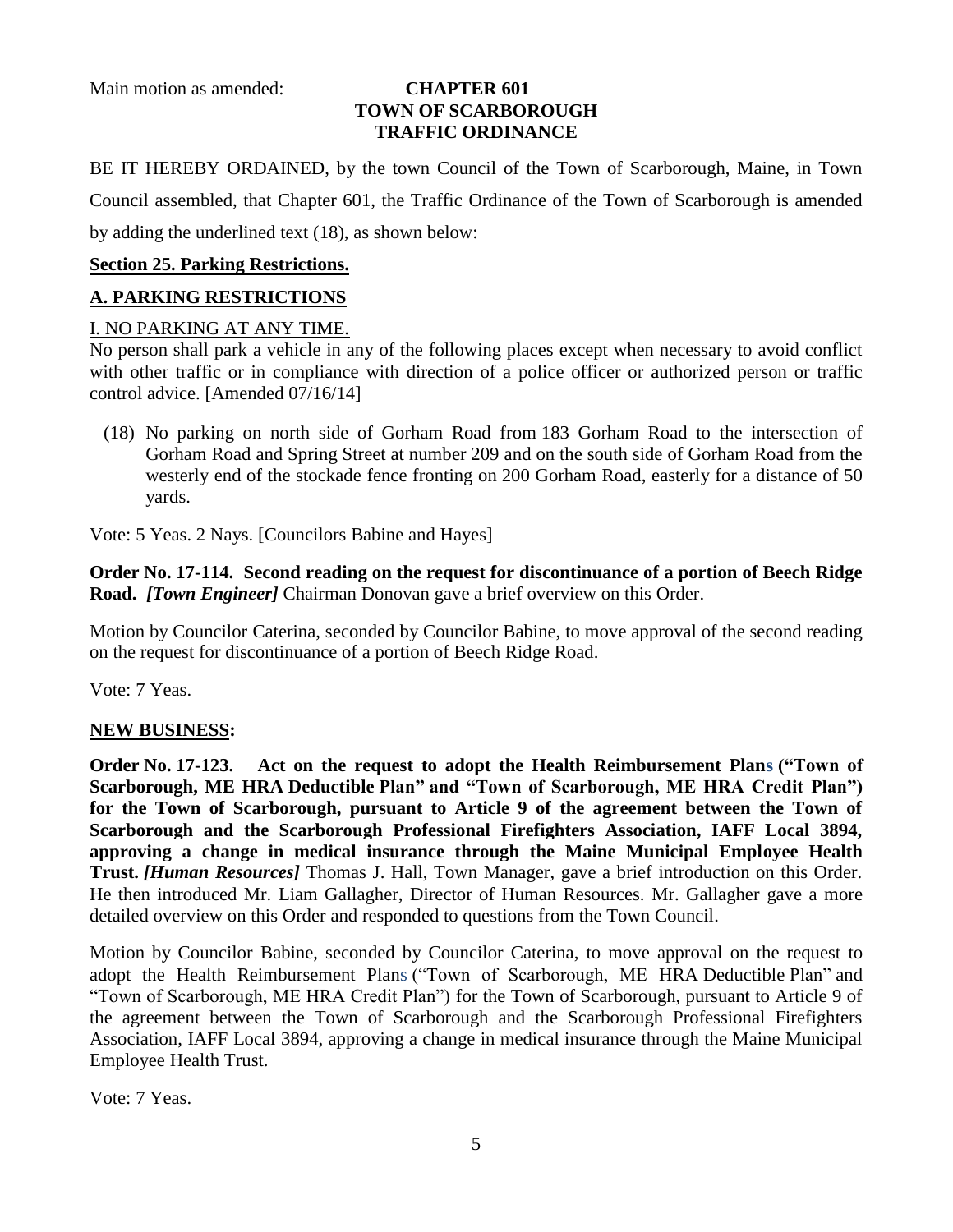**Order No. 17-124. Act on the appointment of David Bouffard, as the Assessor for the Town of Scarborough.** *[Town Manager]* Thomas J. Hall, Town Manager, gave a brief overview on this Order.

Motion by Councilor Babine, seconded by Councilor Rowan, to move approval of the appointment of David Bouffard, as the Assessor for the Town of Scarborough.

Vote: 7 Yeas.

**Order No. 17-125. Act to authorize the Town Manager to sign documents authorizing acceptance of \$1,695.00 or any portion thereof, to be placed in the Asset Forfeiture Account. [This money is the Police Department's equitable share for its contribution to the investigation of criminal cases]** *[Police Department]***.** Thomas J. Hall, Town Manager, gave brief overview on this Order.

Motion by Councilor Babine, seconded by Councilor Caterina, to move approval to authorize the Town Manager to sign documents authorizing acceptance of \$1,695.00 or any portion thereof, to be placed in the Asset Forfeiture Account. [This money is the Police Department's equitable share for its contribution to the investigation of criminal cases]

Vote: 7 Yeas.

**Order No. 17-126. Act on the request to establish the Multi-Modal Reserve Account pursuant to the provisions of Title 30-A, Sections 5801 and 5802 of the Maine Revised Statutes, as amended and supplemented to date.** *[Town Manager]* Thomas J. Hall, Town Manager, gave a brief overview on this Order.

Motion by Councilor Caterina, seconded by Councilor Babine, to move approval on the request to establish the Multi-Modal Reserve Account pursuant to the provisions of Title 30-A, Sections 5801 and 5802 of the Maine Revised Statutes, as amended and supplemented to date, as follows:

# **TOWN OF SCARBOROUGH MULTI-MODAL RESERVE ACCOUNT**

BE IT ORDERED, That under and pursuant to the provisions of Title 30-A, Sections 5801 and 5802 of the Maine Revised Statutes, as amended and supplemented to date, the Multi-Modal Reserve Account is hereby established as a town reserve fund for the financing of transit and pedestrian development in the Town of Scarborough; and,

BE IT FURTHER ORDERED, That the funds from decisions made by the Planning Board relating to transit and pedestrian development is hereby appropriated to the Multi-Modal Reserve Account.

Vote: 7 Yeas.

**Order No. 17-127. Act on the Council Chair appointments for Council Standing Committee and Committee Liaisons.** *[Council Chair]* Motion by Councilor Caterina, seconded by Councilor Babine, to move approval of the Council Chair appointments for Council Standing Committee and Committee Liaisons, as follows: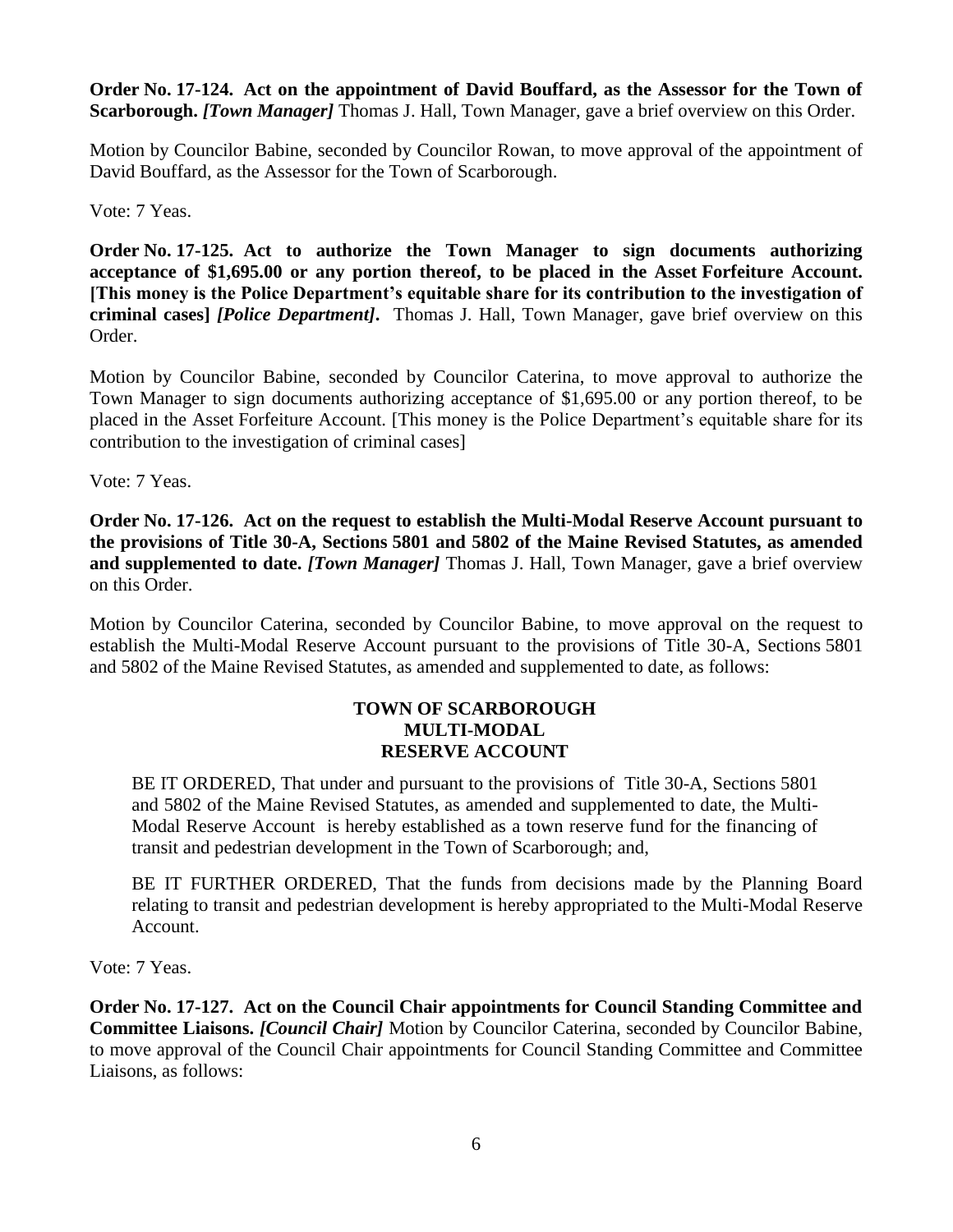## *COUNCIL CHAIR RECOMMENDATIONS*

#### **STANDING COMMITTEES:**

#### **[Finance Committee](https://sites.google.com/scarboroughmaine.org/towncouncil/committees/finance-committee)**

Councilor Hayes - Chair Councilor Babine Councilor Caiazzo

#### **[Ordinance Committee](https://sites.google.com/scarboroughmaine.org/towncouncil/committees/ordinance-committee)**

Councilor Caterina - Chair Councilor Rowan Chairman Donovan

#### **[Rules & Policies Committee](https://sites.google.com/scarboroughmaine.org/towncouncil/committees/rules-policies-committee)**

Councilor Caiazzo - Chair Councilor Foley Councilor Rowan

## **Communication Committee**

Councilor Catarina - Chair Councilor Foley Councilor Babine

#### **Appointments and Negotiations Committee**

Councilor Babine - Chair Councilor Caiazzo Chairman Donovan

### **Fair Hearing Committee**

Councilor Rowan - Chair Councilor Foley Councilor Hayes

#### **COUNCIL LIAISON APPOINTMENTS:**

**[ADA Advisory Committee:](http://www.scarboroughmaine.org/town-government/boards-committees/ada-advisory-committee)** Councilor Foley **[Cable Television Committee:](http://www.scarboroughmaine.org/town-government/boards-committees/cable-television-committee)** Councilor Babine **Chamber of Commerce:** Councilor Caterina **[Coastal Waters and Harbor Advisory Committee:](http://www.scarboroughmaine.org/town-government/boards-committees/coastal-waters-and-harbor-advisory-committee)** Councilor Hayes **[Community Services and Recreation Advisory Board:](http://www.scarboroughmaine.org/town-government/boards-committees/community-services-and-recreation-advisory-board)** Chairman Donovan **[Conservation Commission:](http://www.scarboroughmaine.org/town-government/boards-committees/conservation-commission)** Councilor Foley **Eastern Trail Alliance:** Councilor Foley **[Energy Committee:](http://www.scarboroughmaine.org/town-government/boards-committees/energy-committee)** Councilor Caiazzo **[Firing Range Committee](http://www.scarboroughmaine.org/town-government/boards-committees/firing-range-committee)**: Councilor Caterina **[Historic Preservation Implementation Committee](http://www.scarboroughmaine.org/town-government/boards-committees/historic-preservation-implementation-committee)**: Councilor Rowan **Housing Alliance: Councilor Rowan Library Trustees:** Councilor Babine **[Long Range Planning Committee:](http://www.scarboroughmaine.org/town-government/boards-committees/long-range-planning-committee)** Councilor Caiazzo/Councilor Caterina **[Pest Management Advisory Committee:](http://www.scarboroughmaine.org/town-government/boards-committees/pest-management-advisory-committee)** Chairman Donovan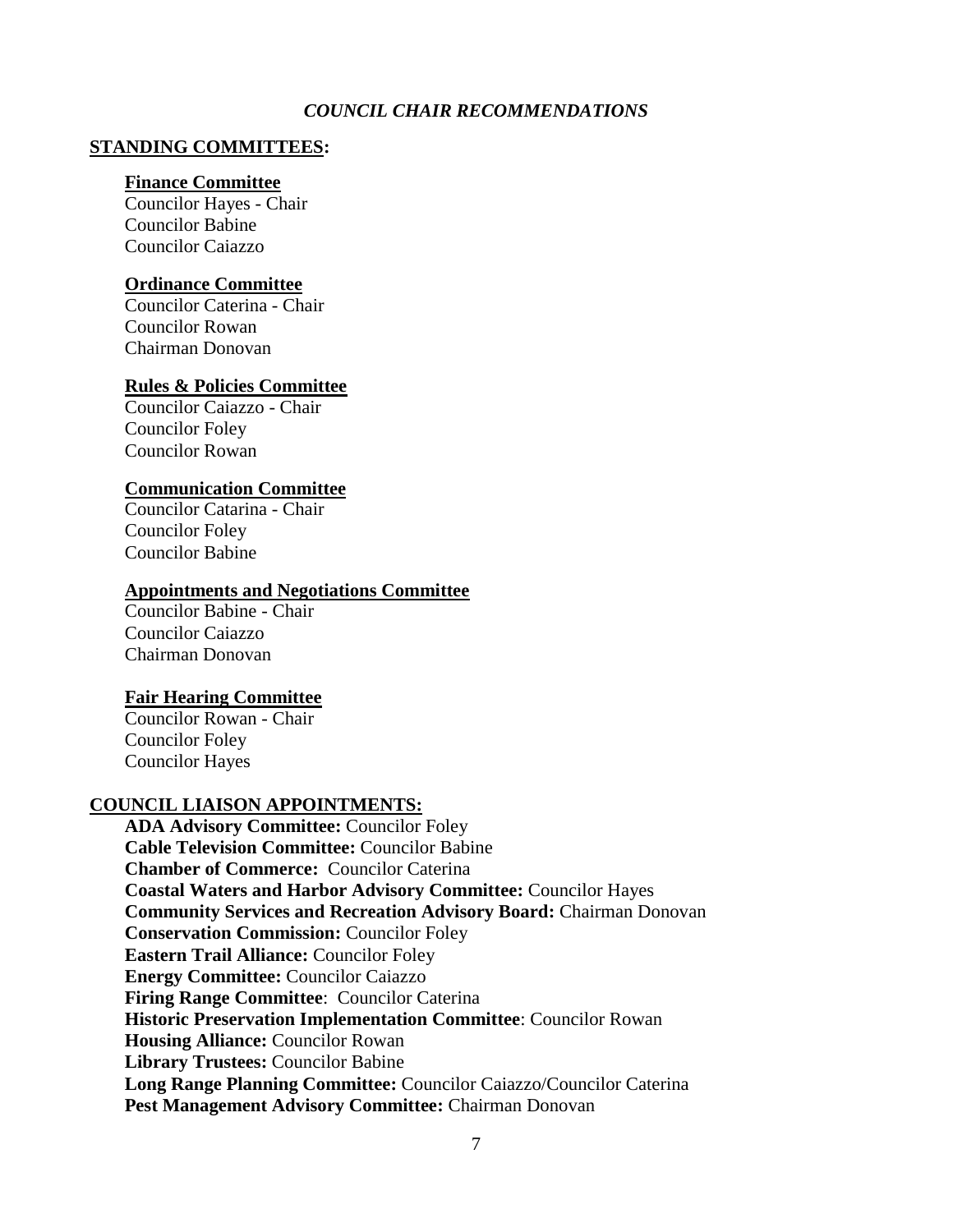**[Planning Board:](http://www.scarboroughmaine.org/town-government/boards-committees/planning-board)** Chairman Donovan **SEDCO**: Councilor Caterina **School Board**: Chairman Donovan **[Scarborough Housing Alliance:](http://www.scarboroughmaine.org/town-government/boards-committees/scarborough-housing-alliance)** Councilor Rowan **[Seniors Program Advisory Board:](http://www.scarboroughmaine.org/town-government/boards-committees/seniors-program-advisory-board)** Councilor Caterina **[Shellfish Committee:](http://www.scarboroughmaine.org/town-government/boards-committees/shellfish-committee)** Councilor Hayes **[Transportation Committee:](http://www.scarboroughmaine.org/town-government/boards-committees/ad-hoc-transportation-committee)** Councilor Caiazzo

## **OUTSIDE COMMITTEES/BOARDS**:

**ecomaine Board of Directors:** Chairman Donovan Mike Shaw

**GPCOG, GA/PACTS:** Councilor Caterina [3 Members]

**MMA Legislative Policy Committee:** Councilor Caterina Larissa Crockett **–** Alternate

Vote: 7 Yeas.

**Item 8. Non Action Items.** None at this time.

# **Item 9. Standing and Special Committee Reports and Liaison Reports.**

- Councilor Caiazzo gave an update on the Long Range Planning Committee.
- Councilor Hayes gave an update on the Finance Committee and the joint Town Council/School Board Finance Committee.
- Councilor Caterina gave an update on the Senior Advisory Board. Ordinance with meet the third Thursday at 4:30 p.m. and Communications Committee would be meeting on the second Thursday at 5:30 p.m.
- Councilor Foley had also attended the joint TC/SB Finance Committee.
- Councilor Babine the Appointments will be the first Monday, of the month at 5:30 p.m.; however, in January the meeting would be on the 15th
- Chairman Donovan also attended the Long Range Planning Committee meeting. There will be a workshop on January 3rd prior to the Town Council meeting.

**Item 10. Town Manager Report.** Thomas J. Hall, Town Manager, gave the following updates:

- He commented on the LED Street lighting project and the process.
- With the new assessor on board we are looking at different ways to approach the evaluations and may break it up so it would be affordable, e.g commercial evaluation, then residential.
- He attended a meeting with MDOT on the Eastern trail and Close the GAP Group and was pleased to state that MDOT would be helping to with closing the GAP. As this progress, the Manager would keep the Town Council update.
- Councilor Donovan and I met with the Avenue Two group and there looks like that a resolution has been reached. This issue would be back before the Town Council January 17<sup>th</sup>.
- The Town Hall would be closed on Monday December  $25<sup>th</sup>$  due to the Holiday.

## **Item 11. Council Member Comments.**

 Councilor Babine commented on the Working Water issue that had been mentioned earlier and asked Town Staff to look into the issues that were mentioned. He noted that Owen Garrard, football player from Scarborough had been nominate for the Fitzpatrick Award along with a